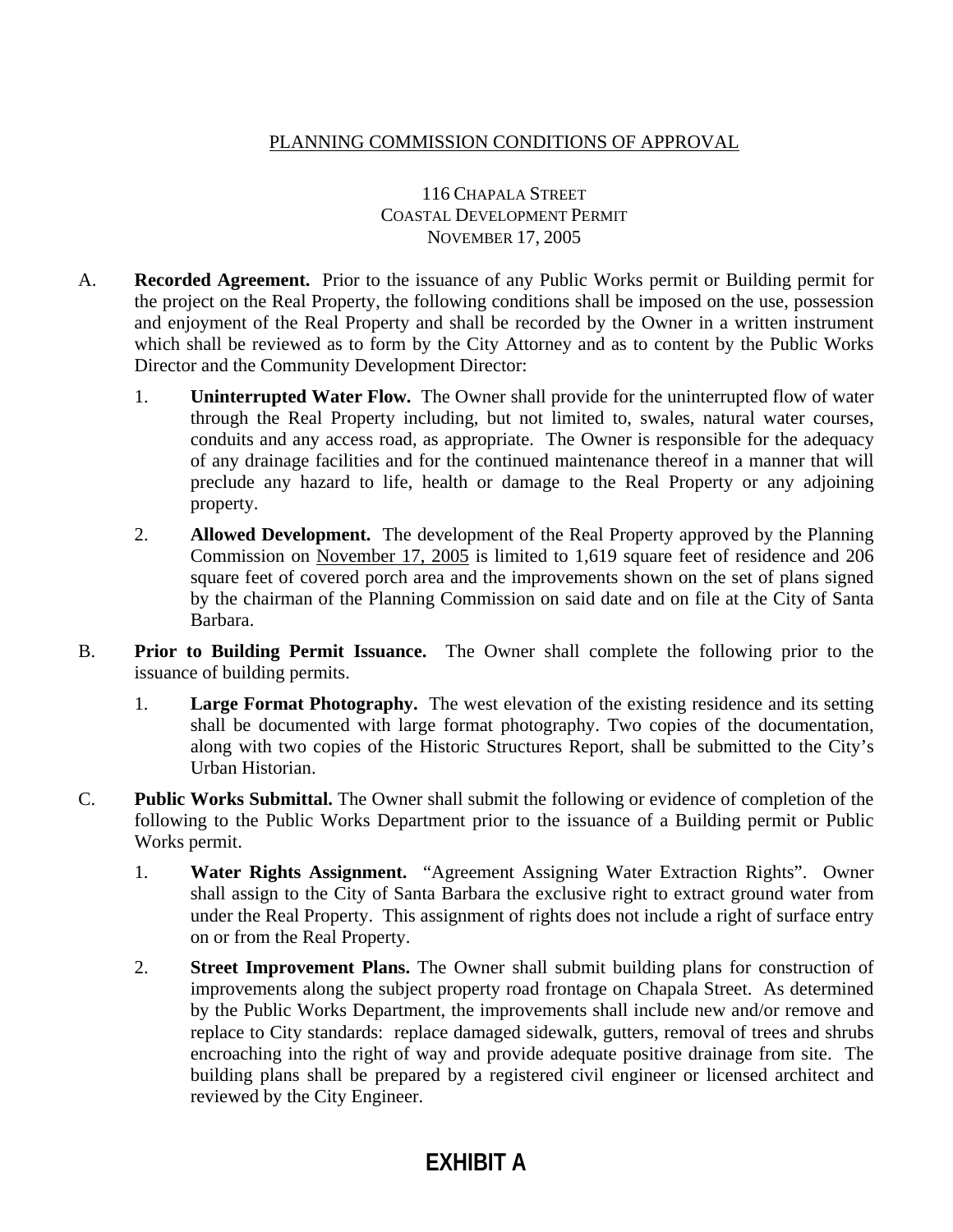PLANNING COMMISSION CONDITIONS OF APPROVAL 116 CHAPALA STREET (MST2005-00180) NOVEMBER 17, 2005 PAGE 2 OF 6

- 3. **Grant Permanent Construction and Maintenance Easement.** Owners shall grant to the Santa Barbara County Flood Control and Water Conservation District, a permanent construction and maintenance easement for Mission Creek. The easement area will begin 1 inch from the inside face (toward Mission Creek) of the existing retaining wall and shall contain the portion of the Property from that plane continuing north-east to the northern Property line. A legal description of the permanent easement area shall be prepared by a licensed surveyor and be attached to said easement prior to recordation.
- 4. **Permanent Subsurface Easement.** Owners shall execute an irrevocable offer to dedicate a permanent subsurface easement for wall tiebacks to the Santa Barbara County Flood Control and Water Conservation District. The tieback easement will include all the Property lying five (5) feet or more below the surface of the existing ground beginning at the southern edge of the plane described in item 1 above and extending twenty (20) feet south-west towards Chapala Street. In the event a tieback easement is required, a legal description of the area covered by said easement shall be prepared by a licensed surveyor and attached thereto prior to recordation.
- 5. **Offer to Dedicate Permanent Construction and Maintenance Easement.** Owners shall execute an irrevocable offer to dedicate a permanent construction and maintenance easement to the Santa Barbara County Flood Control and Water Conservation District. The area covered by said irrevocable offer shall commence at the southern edge of the plane described in item 3 above and continue south to a curve parallel to the Army Corps' of Engineers Mission Creek project preliminary alignment as provided by Santa Barbara County Flood Control. Said curve shall not be closer than two (2) feet from the face of the foundation at the existing structure at any point. In the event the construction and maintenance easement is required, a legal description of the area covered by said easement shall be prepared by a licensed surveyor and attached thereto prior to recordation.
- 6. **Temporary Construction Easement.** Owners shall execute an irrevocable offer to dedicate a temporary construction easement and right to construct to the Santa Barbara County Flood Control and Water Conservation District. The area of the temporary construction easement shall commence at the southern edge of the construction easement described in item 5 above and continue 10 feet south-west towards Chapala Street. It shall also grant to Flood Control its agents or contractors the right to install underpinning under the house currently located on the Property. If constructed, said underpinning shall be done in accordance with applicable building codes and procedures.
- D. **Building Permit Plan Requirements.** The following requirements shall be incorporated into the construction plans submitted to the Building and Safety Division with applications for building permits. All of these construction requirements shall be carried out in the field and completed prior to the issuance of a Certificate of Occupancy:
	- 1. **Archaeological Monitoring Contract.** Contract with an archaeologist from the most current City Qualified Archaeologists List for monitoring during pavement removal in the areas identified in the Phase 1 Archaeological Resources Report prepared by Western Points Archaeology dated April, 2005. The contract shall be subject to the review and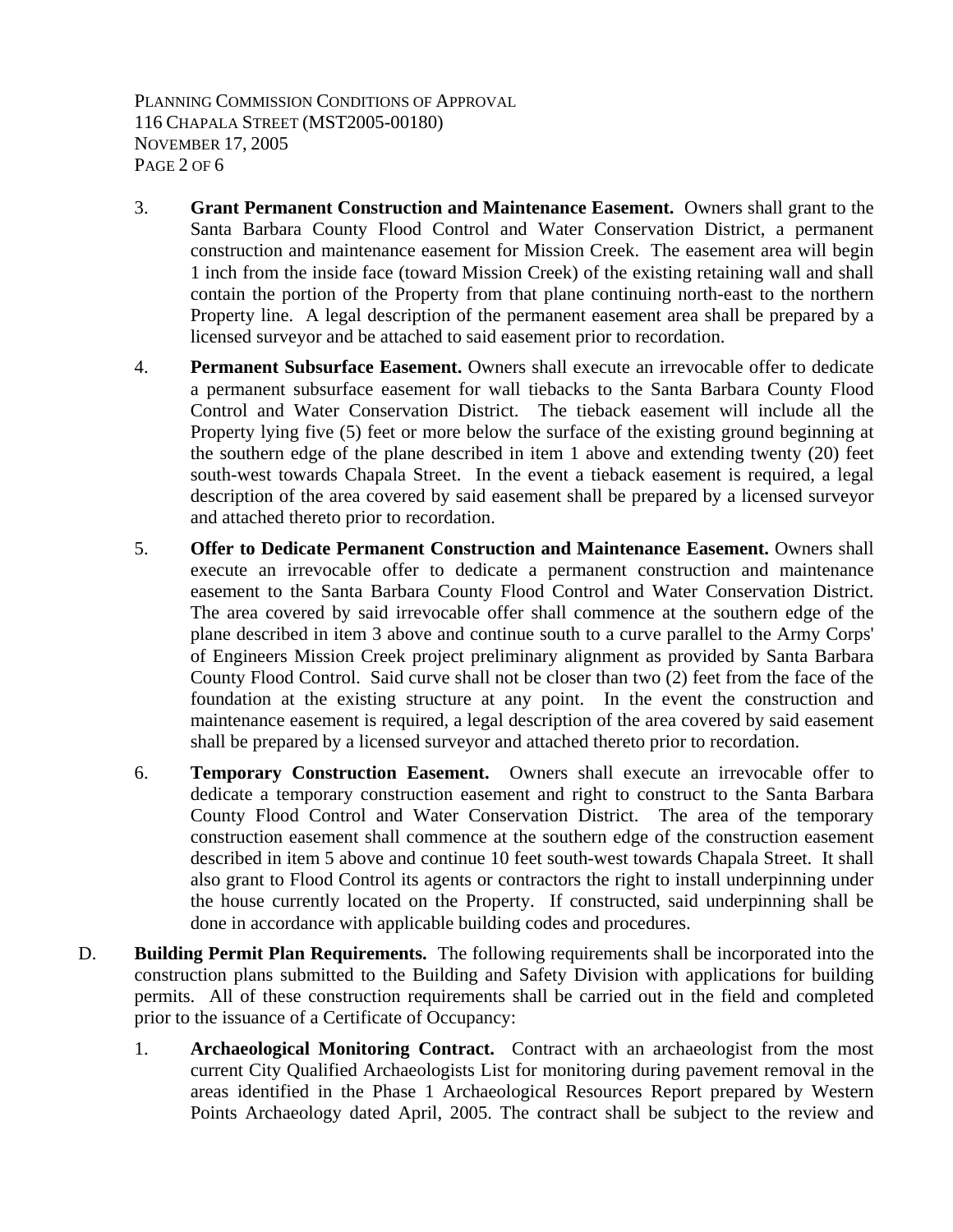PLANNING COMMISSION CONDITIONS OF APPROVAL 116 CHAPALA STREET (MST2005-00180) NOVEMBER 17, 2005 PAGE 3 OF 6

> approval of the Environmental Analyst. The archaeologist's monitoring contract shall include the following provision: that the removal of the paving be in the first phase of the construction schedule and that there be allocated sufficient time for the Phase I survey of the exposed ground surfaces area and the completion of the Phase I Archaeological Resources Report. The report shall be subject to the review and approval of the Historic Landmarks Commission.

> If the discovery consists of possible human remains, the Santa Barbara County Coroner shall be contacted immediately. If the Coroner determines that the remains are Native American, the Coroner shall contact the California Native American Heritage Commission. A Barbareño Chumash representative from the most current City Qualified Barbareño Chumash Site Monitors List shall be retained to monitor all further subsurface disturbance in the area of the find. Work in the area may only proceed after the Environmental Analyst grants authorization.

> If the discovery consists of possible prehistoric or Native American artifacts or materials, a Barbareño Chumash representative from the most current City Qualified Barbareño Chumash Site Monitors List shall be retained to monitor all further subsurface disturbance in the area of the find. Work in the area may only proceed after the Environmental Analyst grants authorization

- 2. **Trash and Recycling Provision.** Equal areas for trash and recycling containers shall be provided on the Real Property.
- 3. **Construction Best Management Practices.** New development projects shall address water quality through the use of Best Management Practices (BMPs) per the list provided by the Public Works Department and applied as determined to be appropriate by the City. Furthermore, projects shall seek to reduce post-development runoff volumes through such measures as infiltration, evapo-transpiration, and storage/reuse.
- 4. **Demolition/Construction Materials Recycling.** Recycling and/or reuse of demolition/construction materials shall be carried out and containers shall be provided on site for that purpose in order to minimize construction-generated waste conveyed to the landfill.
- 5. **Water-Conserving Fixtures.** All plumbing fixtures shall be water-conserving devices in new construction subject to the approval of the Water Resources Management Staff.
- 6. **Water Sprinkling During Grading.** During site grading and transportation of fill materials, regular water sprinkling shall occur using reclaimed water whenever the Public Works Director determines that it is reasonably available. During clearing, grading, earth moving or excavation, sufficient quantities of water, through use of either water trucks or sprinkler systems, shall be applied to prevent dust from leaving the site. Each day, after construction activities cease, the entire area of disturbed soil shall be sufficiently moistened to create a crust.

 Throughout construction, water trucks or sprinkler systems shall also be used to keep all areas of vehicle movement damp enough to prevent dust raised from leaving the site. At a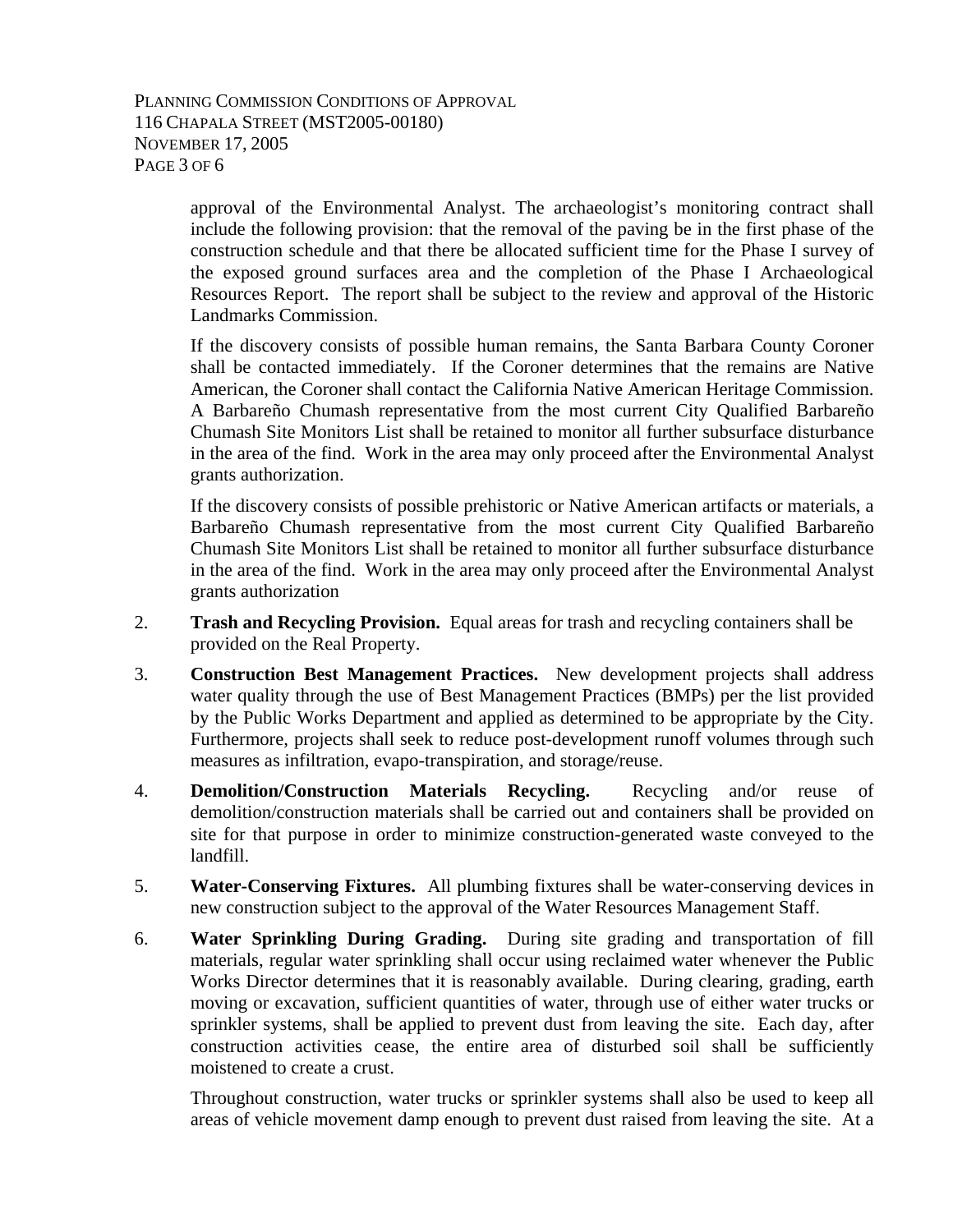minimum, this will include wetting down such areas in the late morning and after work is completed for the day. Increased watering frequency will be required whenever the wind speed exceeds 15 mph.

- 7. **Covered Truck Loads.** Trucks transporting fill material to and from the site shall be covered from the point of origin.
- 8. **Construction-Related Truck Trips.** Construction-related truck trips shall not be scheduled during peak hours (7:00 a.m. to 9:00 a.m. and 4:00 p.m. to 6:00 p.m.) to help reduce truck traffic on adjacent streets and roadways.
- 9. **Construction Hours.** Construction (including preparation for construction work) is prohibited Monday through Friday before 8:00 a.m. and after 5:00 p.m., and all day on Saturdays, Sundays and holidays observed by the City of Santa Barbara as shown below:

| New Year's Day                | January $1^{st*}$                    |
|-------------------------------|--------------------------------------|
| Martin Luther King's Birthday | 3 <sup>rd</sup> Monday in January    |
| Presidents' Day               | 3 <sup>rd</sup> Monday in February   |
| <b>Memorial Day</b>           | Last Monday in May                   |
| <b>Independence Day</b>       | July $4^{th*}$                       |
| Labor Day                     | 1 <sup>st</sup> Monday in September  |
| Thanksgiving Day              | 4 <sup>th</sup> Thursday in November |
| Following Thanksgiving Day    | Friday following Thanksgiving Day    |
| Christmas Day                 | December $25^{\text{th}_{*}}$        |

 \*When a holiday falls on a Saturday or Sunday, the preceding Friday or following Monday, respectively, shall be observed as a legal holiday.

 Notwithstanding the prohibition above, when, based on required construction type or other appropriate reasons, it is necessary to do work outside the hours allowed, owner/contractor may request a waiver from the construction hour limitations from the Chief of Building and Safety in accordance with the procedure outlined in SBMC§9.16.015, Construction Work at Night. Contractor shall notify all residents within 300 feet of the parcel of the intent to carry out night construction a minimum of 48 hours prior to said construction. Said notification shall include what the work includes, the reason for the work, the duration of the proposed work and a contact number.

- 10. **Construction Contact Sign.** Immediately after building permit issuance, signage shall be posted at the points of entry to the site that list the contractor(s) name, contractor(s) telephone number, work hours and site rules to assist Building Inspectors and Police Officers in the enforcement of the conditions of approval.
- 11. **Conditions on Plans/Signatures.** All Planning Commission Conditions of Approval shall be provided on a full size drawing sheet as part of the drawing sets. A statement shall also be placed on the above sheet as follows: The undersigned have read and understand the above conditions, and agree to abide by any and all conditions which is their usual and customary responsibility to perform, and which are within their authority to perform.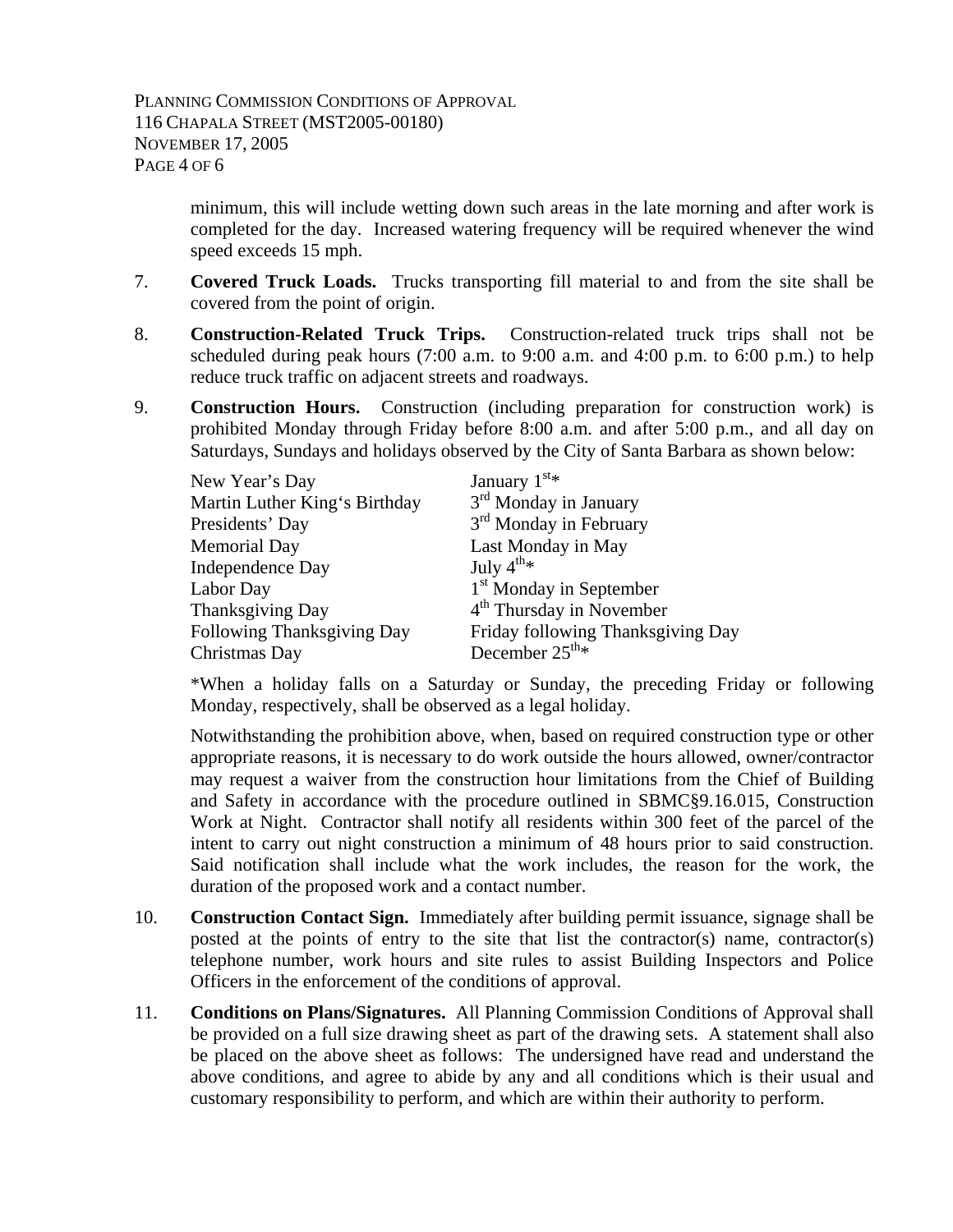PLANNING COMMISSION CONDITIONS OF APPROVAL 116 CHAPALA STREET (MST2005-00180) NOVEMBER 17, 2005 PAGE 5 OF 6

| Signed:               |      |             |  |
|-----------------------|------|-------------|--|
| <b>Property Owner</b> |      | Date        |  |
| Contractor            | Date | License No. |  |
| Architect             | Date | License No. |  |
| Engineer              | Date | License No. |  |

- E. **Prior to C of O.** Prior to issuance of a Certificate of Occupancy, the Owner of the Real Property shall complete the following:
	- 1. **Repair Damaged Public Improvements.** Repair any damaged public improvements along subject property frontage caused by construction (curbs, gutters, sidewalks, etc.), subject to the review and approval of the Public Works Department. Where tree roots are the cause of the damage, the roots are to be pruned under the direction of the City Arborist.
	- 2. **Complete Public Improvements.** Public improvements as shown on the building plans.
- F. **Litigation Indemnification Agreement**. In the event the Planning Commission approval of the Project is appealed to the City Council, Applicant/Owner hereby agrees to defend the City, its officers, employees, agents, consultants and independent contractors ("City's Agents") from any third party legal challenge to the City Council's denial of the appeal and approval of the Project, including, but not limited to, challenges filed pursuant to the California Environmental Quality Act (collectively "Claims"). Applicant/Owner further agrees to indemnify and hold harmless the City and the City's Agents from any award of attorney fees or court costs made in connection with any Claim.

 Applicant/owner shall execute a written agreement, in a form approved by the City Attorney, evidencing the foregoing commitments of defense and indemnification within thirty (30) days of the City Council denial of the appeal and approval of the Project. These commitments of defense and indemnification are material conditions of the approval of the Project. If Applicant/Owner fails to execute the required defense and indemnification agreement within the time allotted, the Project approval shall become null and void absent subsequent acceptance of the agreement by the City, which acceptance shall be within the City's sole and absolute discretion. Nothing contained in this condition shall prevent the City or the City's Agents from independently defending any Claim. If the City or the City's Agents decide to independently defend a Claim, the City and the City's Agents shall bear their own attorney fees, expenses and costs of that independent defense.

## **NOTICE OF COASTAL DEVELOPMENT PERMIT TIME LIMITS:**

The Planning Commission's action approving the Coastal Development Permit shall expire two (2) years from the date of approval, per SBMC 28.45.009.q, unless: